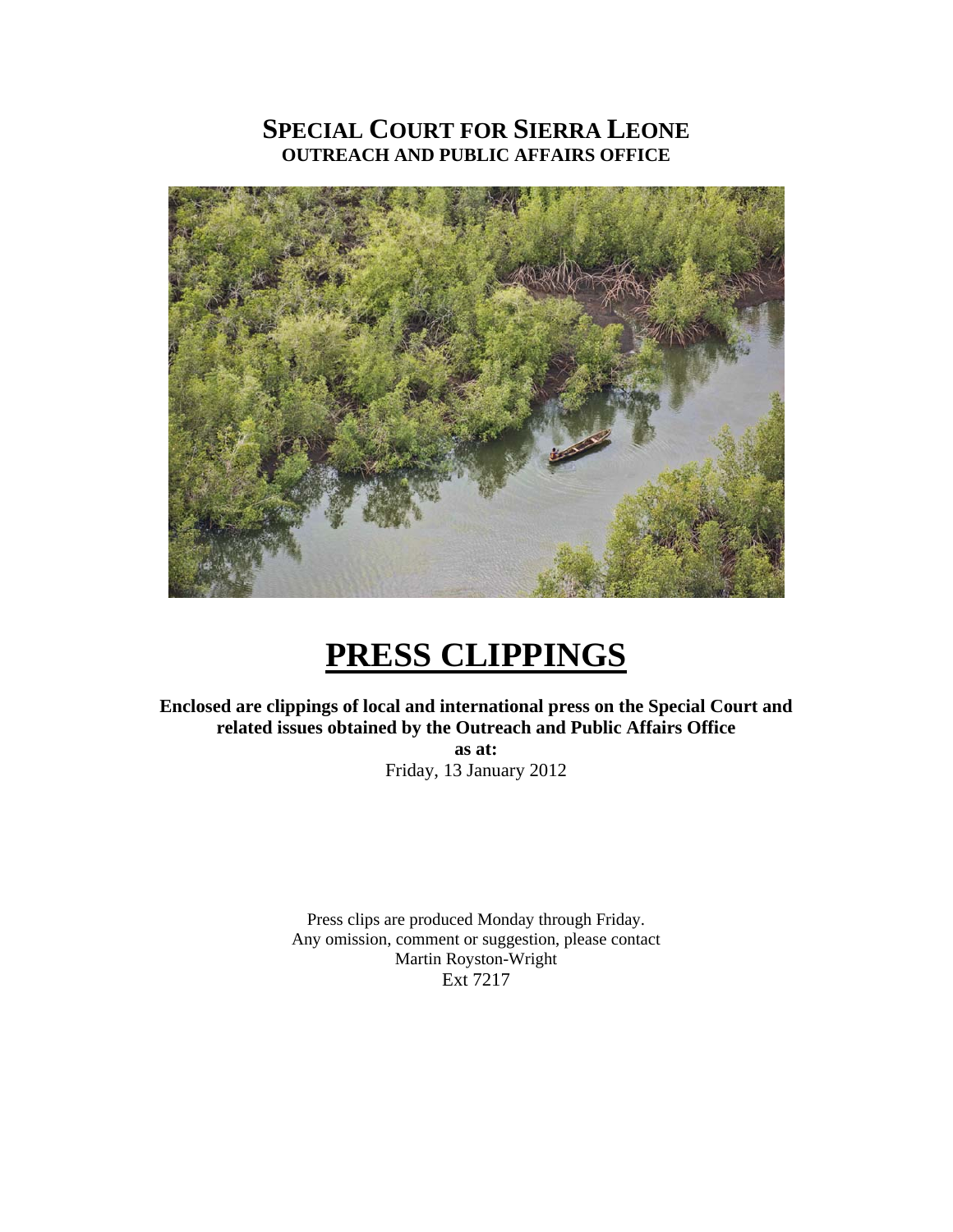| <b>Local News</b>                                                                     |           |
|---------------------------------------------------------------------------------------|-----------|
| Senegal Rejects Hissene Habre's Extadiction to Belgium / For di People                | Page 3    |
| <b>International News</b>                                                             |           |
| Cindor Reeves Leaves Canada / Macleans                                                | Page 4    |
| <b>ICC Considers Providing Legal Aid for Gbagbo Defense</b> / <i>Voice of America</i> | Pages 5-6 |
| Liberia: Did Taylor Decide Key Senate Vote? / New Democrat                            | Page 7    |
| Senegal: Stop Stalling with Habré Extradition / Human Rights Watch                    | Pages 8-9 |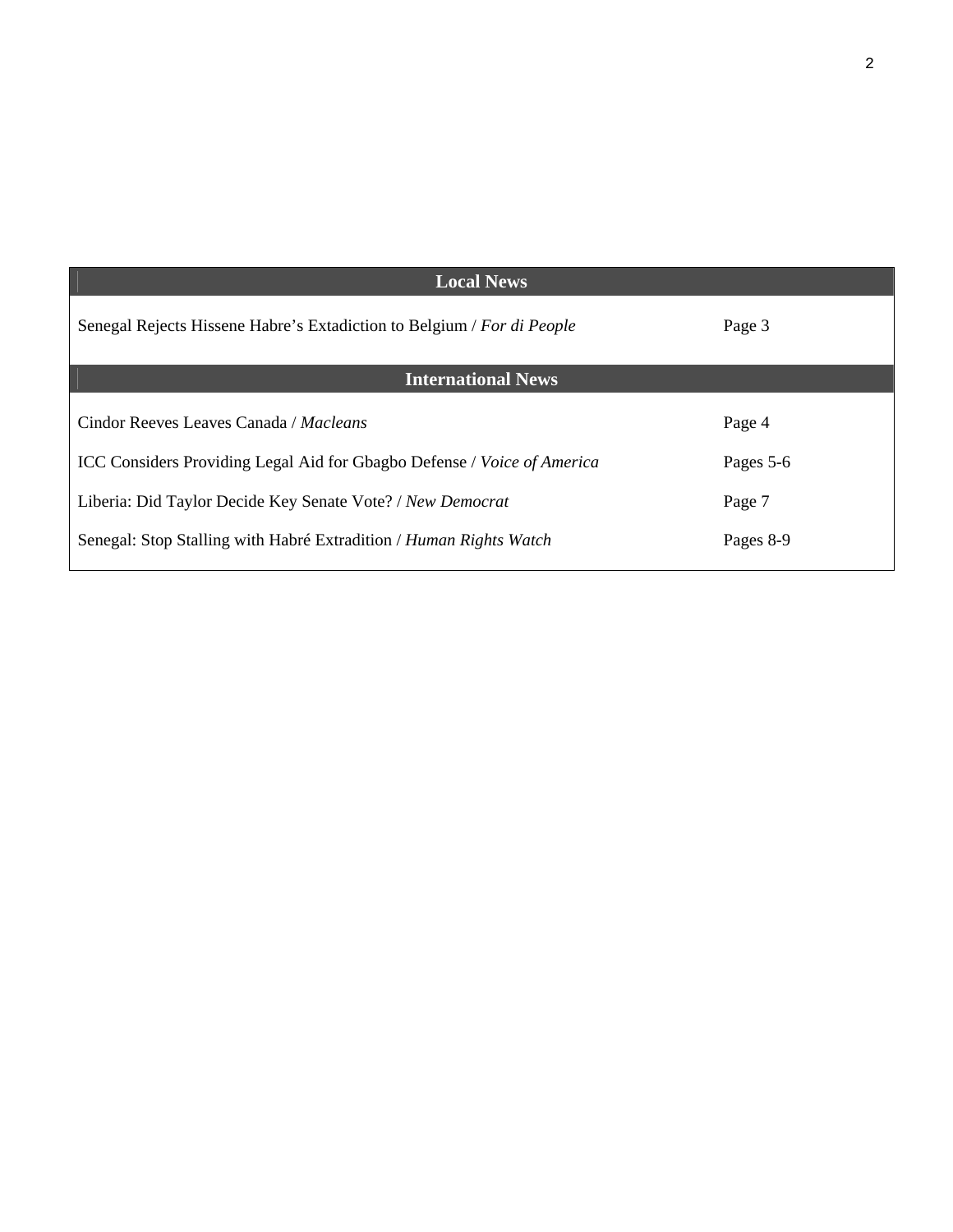# Senegal rejects Hissene **Habre's extradition to Belgium**

**A SENEGALESE court has rejected a Belgian** request to extradite Chad's ex-President Hissene Habre to face trial for alleged atrocities during his rule.



Chad sentenced Hissene Habre to death in absentia in 2008

Mr Habre, 69, has been living in Senegal since he was ousted in 1990. He is accused of killing and torturing tens of thousands of opponents between 1982 and 1990. charges he denies. Senegal's president said this month he expected the extradition would be

imminent - and the appeal court's decision was due to a procedural error.

Reed Brody, a lawyer with the US-based group Human Rights Watch which has backed the case against Mr Habre, said the ruling was not definitive..

.Afteryears of wrangling, the African Union recently

urged Senegal to either put Mr Habre on trial or send him to a country which would do so. Senegal arrested Mr Habre in 2005, after he was charged by Belgium with crimes against humanity and torture. Alleged victims filed complaints under Belgium's universal jurisdiction law, which allows Brussels judges to prosecute human rights offences anwhere

A 1992 Truth Commission in Chad accused him of being responsible for widespread torture and the death of 40,000 people during his eightyear rule. Last year, Senegal stopped plans to repatriate Mr Habre to Chad following a plea from the UN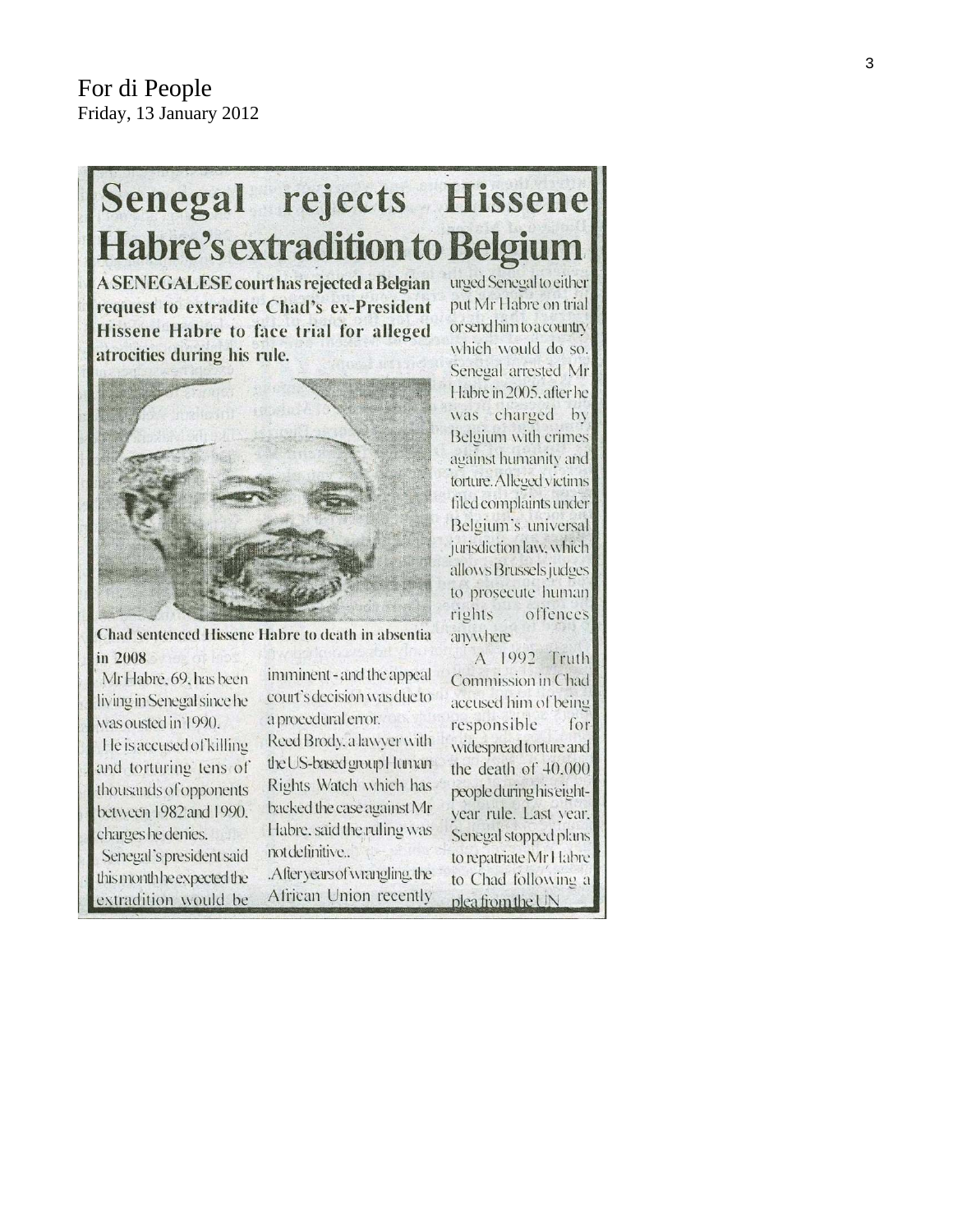#### Macleans (Canada) Thursday, 12 January 2012

#### **Cindor Reeves leaves Canada**

#### By Michael Petrou

Cindor Reeves, a man who risked his life to bring one of the most blood-soaked tyrants of the last 25 years to justice, has left Canada following a deportation order against him.

Reeves was once the brother-in-law of Charles Taylor, a Liberian warlord and then president of the country who is now on trial in The Hague, accused of war crimes and crimes against humanity.

Taylor is there in large part because Cindor Reeves helped the Special Court for Sierra Leone build its case against him. Reeves did this at great personal risk, and without asking for anything in return. The Special Court put Reeves and his family in a witness protection program in Europe. Unhappy there, Reeves came to Canada and applied for refugee status. When he did so, Reeves lost the protection of the Special Court, which effectively abandoned him.

The Canadian government intervened in Reeves' case, arguing he should be barred from living here because of his alleged involvement in crimes against humanity. Not a shred of evidence has been produced to suggest that Reeves personally harmed anyone. He helped Taylor smuggle guns and diamonds between Liberia and Sierra Leone. He's never denied this. Reeves' application was rejected and he received a removal order last year.

(It's a long and complicated case. Those unfamiliar with it should scroll through the many stories I've written about it these past five years.)

Reeves left Canada on his own accord, before he had played out every card that might have delayed his departure. His wife and children had already been granted refugee status here under the perverse reasoning that their relationship to Reeves made it too dangerous for them to return to Liberia. There was a slim chance that Reeves might have been granted a stay of deportation for similar reasons, but Reeves was convinced this government would not rest until he was gone. He feared being jailed here, or handcuffed and escorted onto a plane. I think he wanted to preserve some dignity and control over his own fate.

No news story I have ever covered — at least in Canada — has more saddened, angered and disillusioned me than this one. Reeves is a good and brave man whose life has been shattered because of government and bureaucratic incompetence and malice. The same goes for his wife and children who must now live without him. It's a moral stain on this administration and on the civil servants involved.

Oddly, perhaps, Reeves holds no ill will toward Canada or Canadians. In one of our last conversations, he repeatedly said what a great country Canada is and how happy he was that at least his children might live here.

I worry that writing about where Reeves is and where he might be headed might endanger him, so I won't. I'll publish more details if this changes.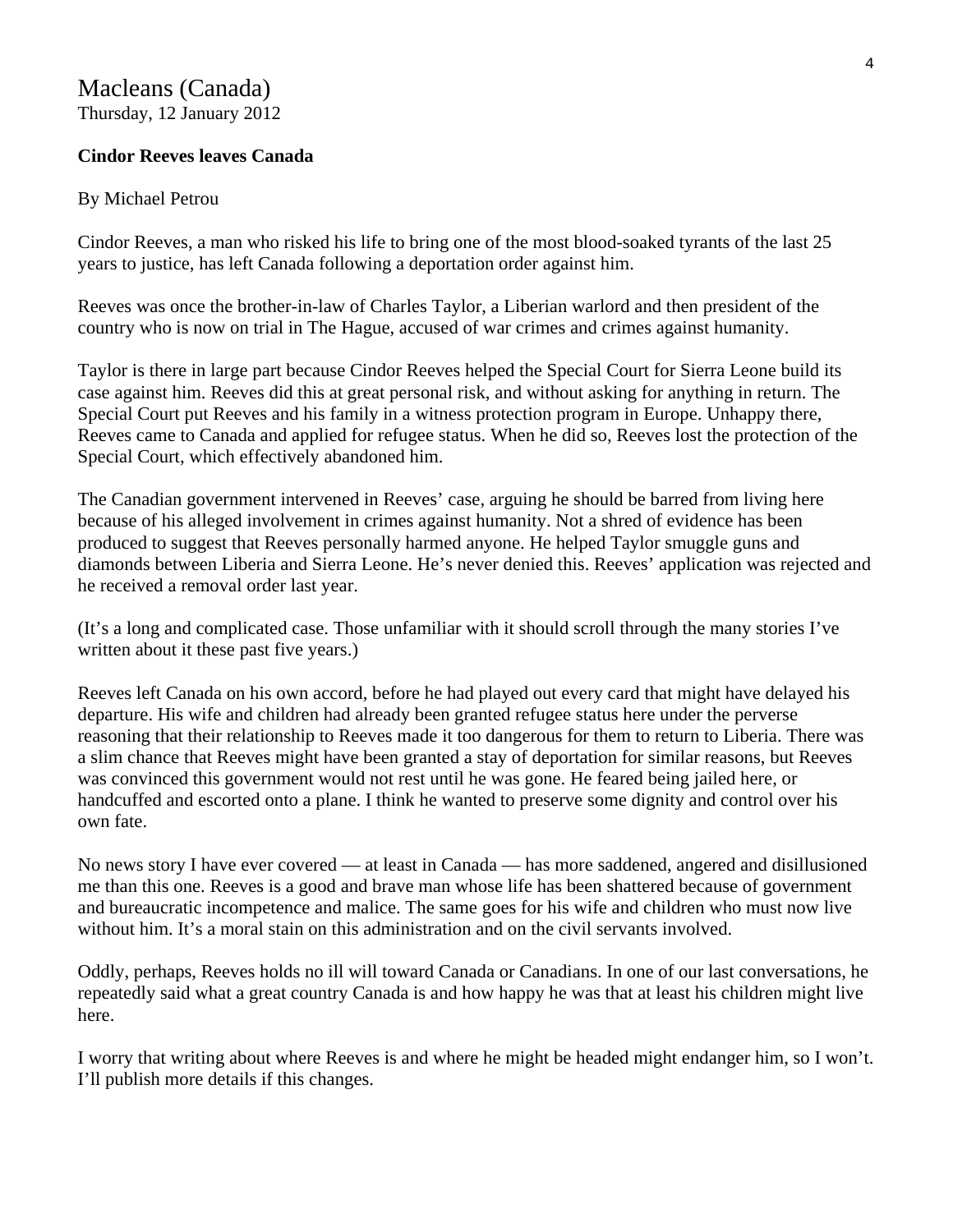#### Voice of America Monday, 9 January 2012

#### **ICC Considers Providing Legal Aid for Gbagbo Defense**

Richard Dicker of Human Rights Watch says it is a basic human right that all accused get representation by defense counsel

#### James Butty



Ivory Coast's former president Laurent Gbagbo waits for judges to arrive for his initial court appearance at the International Criminal Court in The Hague December 5, 2011.

Photo: Reuters

Ivory Coast's former president Laurent Gbagbo waits for judges to arrive for his initial court appearance at the International Criminal Court in The Hague December 5, 2011. Gbagbo appeared at the International Criminal Court on Monday, facing charges of crimes against humanity, including murder and rape, the first former head of state expected to be tried by the court since its inception in 2002.

A human rights lawyer said it is not uncommon for a high-profile individual like former Ivorian President

Laurent Gbagbo, facing charges before the International Criminal Court, to get legal assistance.

The ICC clerk is quoted as saying Gbagbo will get legal aid for his trial.

The former leader was taken to The Hague last November to face trial for four counts of crimes against humanity for his alleged role in Ivory Coast's post-election violence.

His lawyers reportedly told the court that they have no resources with which to conduct his defense.

Richard Dicker, director of the international justice program at the U.S.-based Human Rights Watch, said former Liberian President Charles Taylor got similar treatment during his trial before the ICC.

"Crucial to any accused receiving a fair trial is that he or she receives legal representation from effective legal counsel defense attorneys. That's a basic human right. And, if in fact the accused does not have funding to pay himself for that legal representation, then the court that is trying the individual subsidizes or makes the payment to the defense attorneys," he said.

Dicker said he shares what he calls the well-founded skepticism of any Ivorian who might question the notion that Gbagbo does not have the money to pay for his own defense.

But, he said it is a common practice in U.S. domestic legal practice and even international practice for a court to provide legal aid for a defendant who might not have the resources.

"We've seen this claim of poverty made, for example, by former Liberian president Charles Taylor. Charles Taylor received very high quality legal defense that cost quite a bit of money, but because Mr.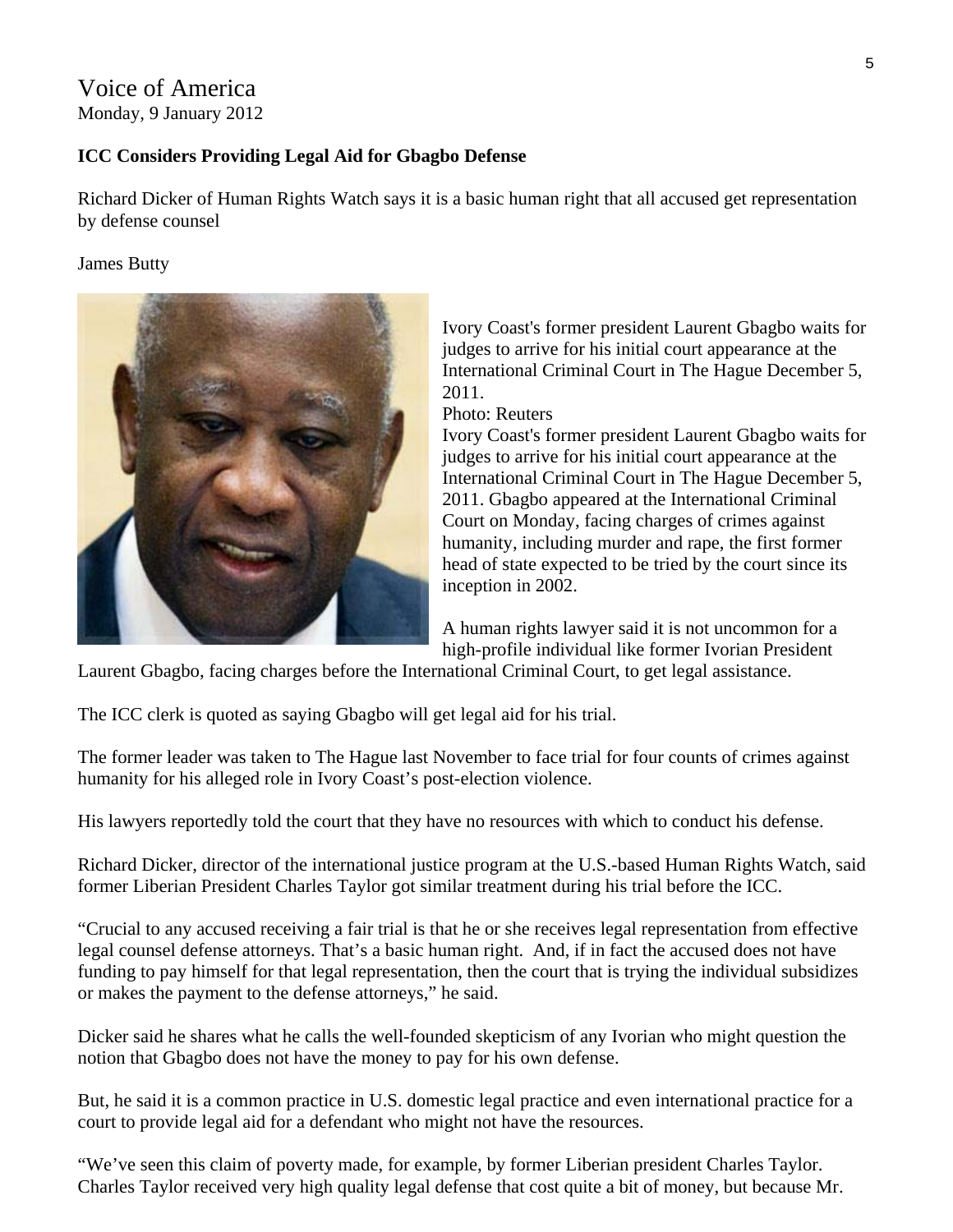Taylor alleged impoverishment, and because the court was unable to identify and seize assets that Mr. Taylor may have had stashed away somewhere, the court paid for Taylor's defense," Dicker said.

A statement by the ICC clerk reportedly said the financial aid granted by the court will cover only the preliminary stages of Gbagbo's case while the court investigates his financial status.

Dicker said the court made the right decision, at least for now, because it is a basic human right that all accused must have representation by defense counsel.

"What I make of the order you cited coming from the ICC about Laurent Gbagbo is that the court is trying to identify possible assets of Laurent Gbagbo that could be used to pay for his defense in the interim until such determination is made, rather than Gbagbo not receive the benefit of legal counsel,' Dicker said.

Dicker said, as serious as the charges against Gbagbo are, ICC sentencing guidelines prohibit the imposition of capital punishment, or the death penalty.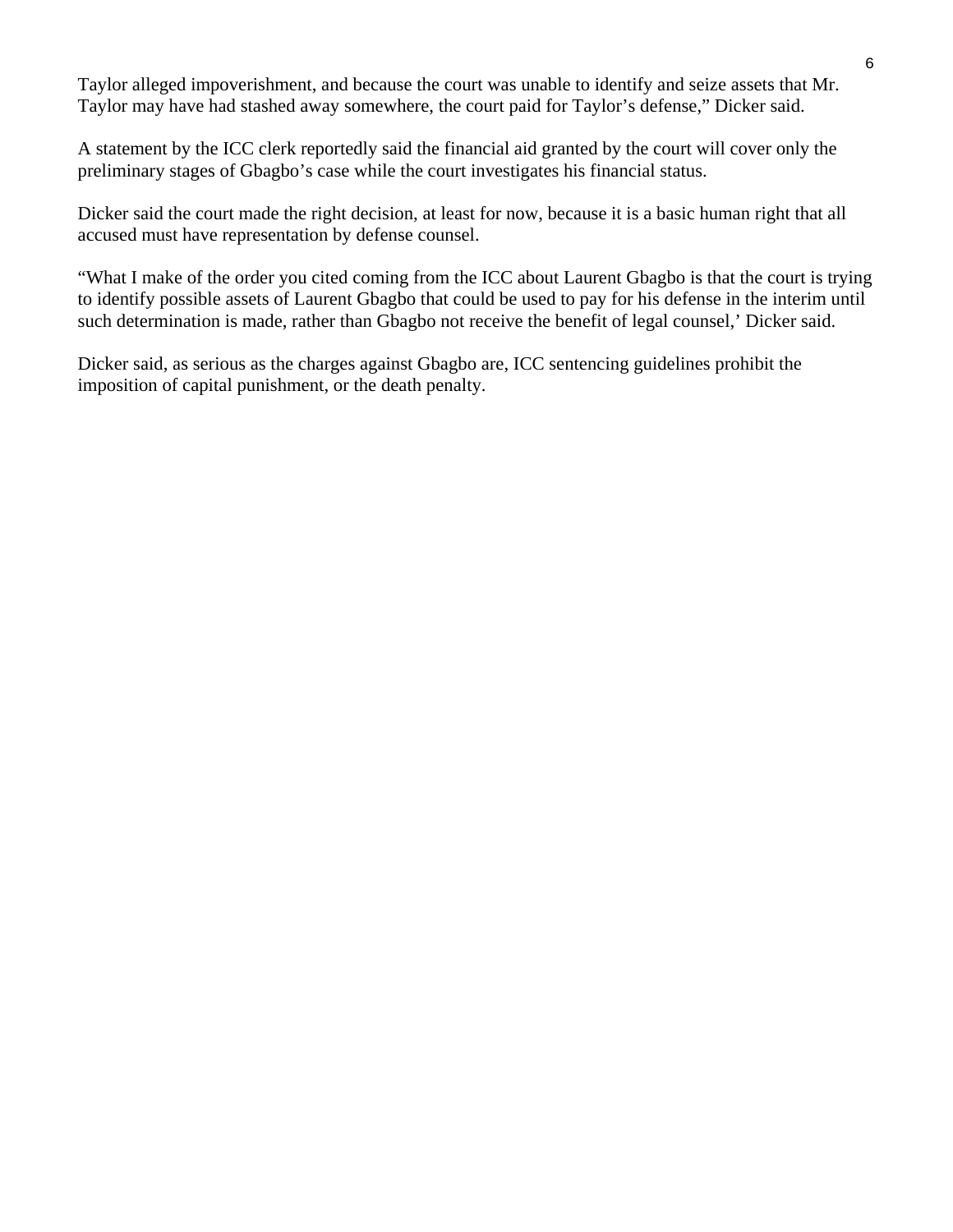#### **Liberia: Did Taylor Decide Key Senate Vote?**

#### Joe K. Roberts

Recriminations, finger-pointing and blame-throwing have followed the election of the new senate leadership, with Bong County senator Jewel Howard Taylor who lost by a single vote, indicting her already indicted husband for war crimes husband, Charles Taylor, holding him responsible for instructing one of his loyalist senators to vote against her.

National Patriotic Party (NPP) Bong County Chairman Marvin Cole, who is also a staffer in Sen. Taylor's office, claims that newly elected senator Sando Johnson, regarded as the Taylor family spokesman, was instructed from The Hague to dump Mrs. Taylor in the Senate Pro-Tempore race with Bassa County Senator Gbezongar Findley.

"Before the ballots were cast on Monday in the Senate, Bomi Sen. Sando Johnson publicly announced that he got clear instructions from Mr. Taylor not to vote for Sen. Taylor because she was the first from the opposition bloc to congratulate President Sirleaf on her re-election," Cole said Tuesday at the Capitol Building.

Cole quoted Sen. Johnson as saying former President Taylor pointed out that his ex-wife's action put the lives of thousands of Liberian youths, who protested the results of the presidential election at risk, and that her decision did not represent the interest of the NPP.

When contacted Wednesday at the Capitol, Bomi County Sen. Sando Johnson told this paper that before the senate vote, he announced in the senate that he would not be voting on party lines. He would vote for the best-qualified candidate, he said.

"That's a complete lie intended for Sen. Taylor to gain popularity with President Sirleaf at my expense, because I have not spoken with Mr. Taylor, so how could I have received instructions from him not to vote for our standard bearer, and I am the vice chairman for the NPP," he questioned.

"The reason she lost is because she did not lobby well with senate colleagues. She should be very grateful for the 14 votes she obtained; that made the election comparative," he said.

Other NPP executives have in recent times claimed telephone contacts with Mr. Taylor, now awaiting his verdict, for political decisions.

When he resigned as chairman emeritus from the NPP late 2011 claiming the party had no vision, Mr. Cyril Allen said Mr. Taylor had called him and begged him not to resign but (to) hang in there and act like a godfather for the party.

Mr. Allen then criticized Sen. Taylor over her decision to endorse President Sirleaf's victory in the 8 November presidential runoff election, but said it was unilateral and represented her personal view.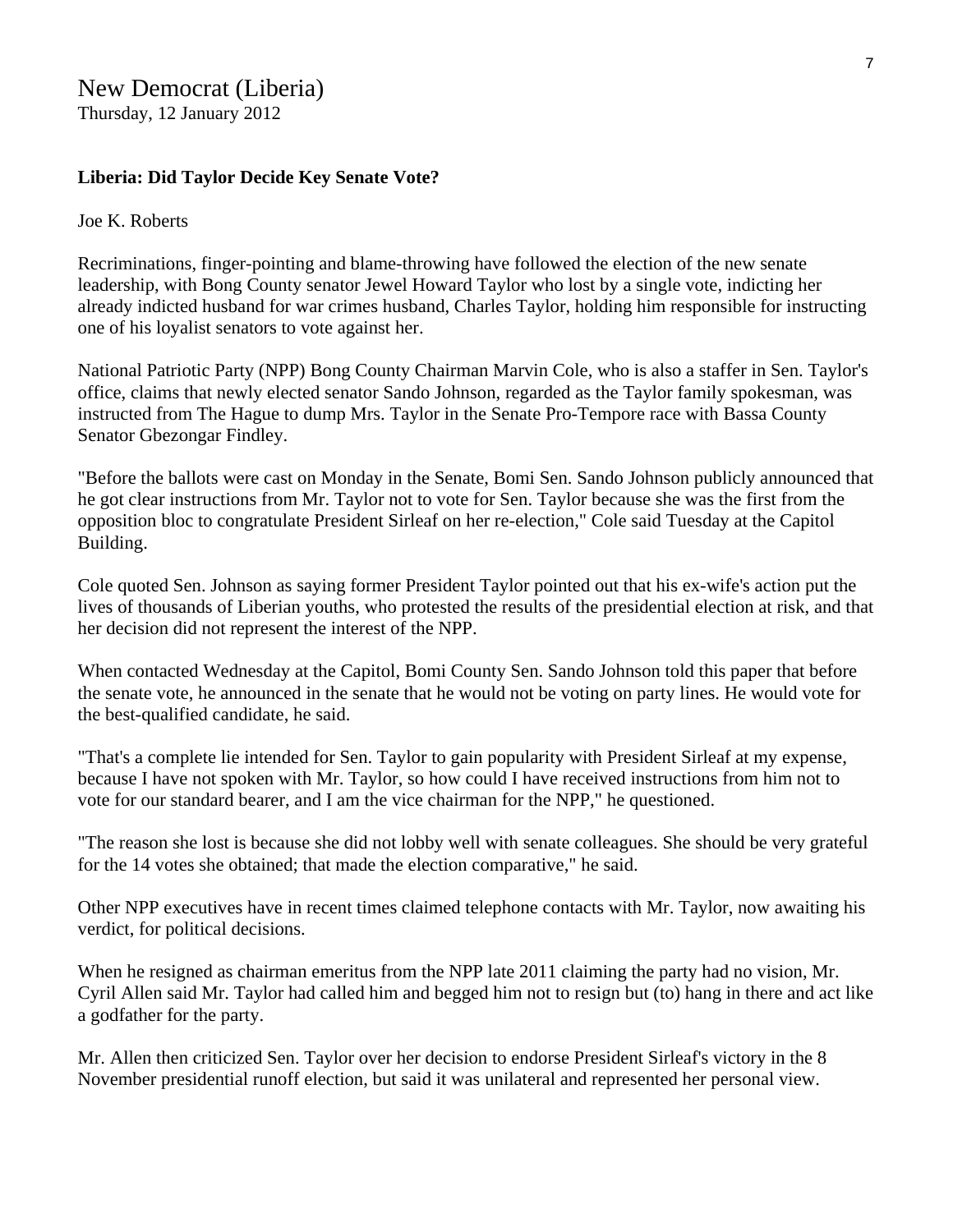#### Human Rights Watch

Thursday, 12 January 2012

#### For Immediate Release

#### **Senegal: Stop stalling with Habré extradition**

Fourth Belgian extradition request expected after technical rejection; Hillary Clinton report awaited on progress in bringing ex-Chad dictator to justice

The Senegalese government should stop delaying the extradition of former Chadian dictator Hissène Habré to Belgium, a coalition of human rights organizations said today.

On January 10, the Court of Appeals of Dakar again declared a Belgian extradition request inadmissible because legal papers the court received from the Senegalese government were not in order. It was the second such decision in six months.

"It's time for the Senegalese government to stop playing games and to send Hissène Habré to Belgium to face trial," said Jacqueline Moudeïna, lawyer for Habré's victims and coordinator of the International Committee for the Fair Trial of Hissène Habré. " Habré's victims have been fighting for justice for 21 years and all they have gotten from Senegal is the run-around."

Habré is accused of thousands of political killings and systematic torture when he ruled Chad from 1982 to 1990, before fleeing to Senegal.

The government of Senegal has repeatedly refused, then agreed under pressure, and finally refused again to prosecute him. His victims are now seeking his extradition to Belgium, which made its first request in 2005.

The International Committee for the Fair Trial of Hissène Habré – which comprises the Chadian Association for the Promotion and Defense of Human Rights (ATPDH), the Association of Victims of Crimes of the Regime of Hissène Habré (AVCRHH), the African Assembly for the Defense of Human Rights (RADDH0), Human Rights Watch, and the International Federation of Human Rights (FIDH), among others – said that they hoped and expected that Belgium would quickly file a new extradition request.

The committee noted that the United States Congress had in December expressed its "concer[n] that Hissene Habre has not been extradited for prosecution" and requested US Secretary of State Hillary Clinton to report to Congress by February 6 on "steps taken by the Government of Senegal to assist in bringing Habre to justice." The Congressional statement came as the Congress approved US\$50 million in development assistance for Senegal.

"I was jailed by Hissène Habré for four years and Senegal has prolonged my suffering for more than two decades," said Clément Abaifouta, president of the AVCRHH, who, as a prisoner under Habré, was forced to dig graves for more than 500 fellow inmates. "But I still have faith that Hissène Habré will be tried one day and that, in the courtroom, he will have to explain why I was arrested and tortured."

Habré was first indicted in Senegal in 2000, but after political interference by the Senegalese government that was denounced by two UN human rights rapporteurs, the country's courts said that he could not be tried there. His victims then filed a case in Belgium. After years of investigation, in September 2005, a